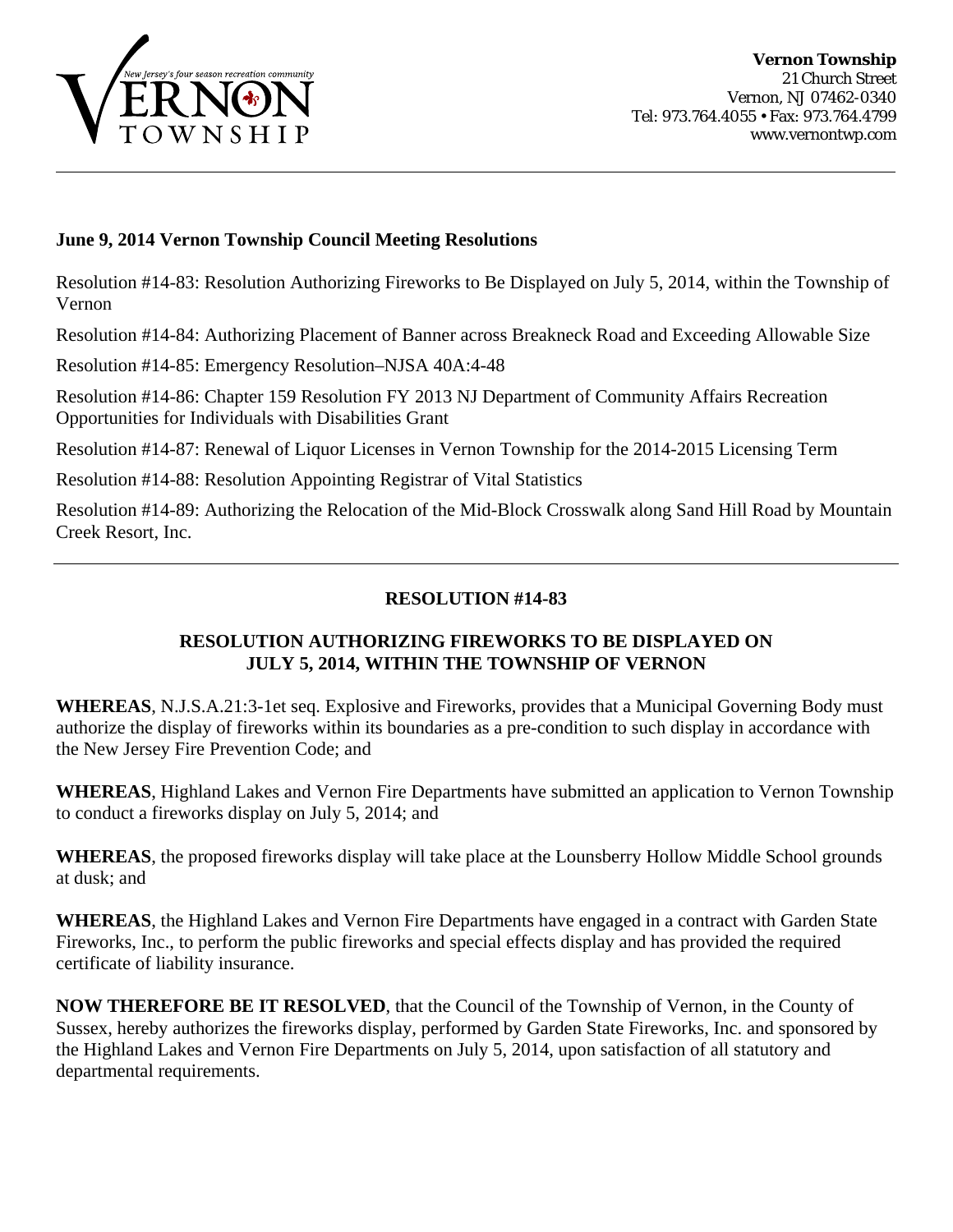### **RESOLUTION #14-84**

## **AUTHORIZING PLACEMENT OF BANNER ACROSS BREAKNECK ROAD AND EXCEEDING ALLOWABLE SIZE**

**WHEREAS,** Christ Community Church in Highland Lakes, New Jersey has requested permission from the Township Council to place a banner across Breakneck Road from the church property to a residential property to advertise for the Annual Vacation Bible School; and

**WHEREAS**, the banner will be securely hung across Breakneck Road at least 14' high from Church property to a residential property which prior permission has been granted; and

**WHEREAS**, the Church is requesting to display the banner measuring 3' by 14', for a time period of thirty-one days, beginning June 28, 2014 through the close of Vacation Bible School July 28, 2014; and

**WHEREAS**, Vernon Township Code 330-180, Section G.1. specifies that the banner sign cannot exceed thirtysix (36) square feet in area, or 12'L x 3'H in size.

**NOW THEREFORE BE IT RESOLVED**, by the Council of the Township of Vernon, that Christ Community Church in Highland Lakes, New Jersey is granted permission to place a banner, as described above, across Breakneck Road, from June 28, 2014, through July 28, 2014, in association with the Church's Vacation Bible School event, provided all other requirements of Township Code 330-180 are followed.

## **RESOLUTION #14-85**

## **EMERGENCY RESOLUTION – NJSA 40A:4-48**

*(Under 3% limitation)* 

**WHEREAS**, an emergency has arisen with respect to the local share of the NJ Department of Community Affairs Recreation Opportunity for Individuals with Disabilities Grant and, no adequate provision was made in the 2014 budget for the aforesaid purpose, and NJSA 40A:4-46 provides for the creation of an emergency appropriation for the purpose mentioned above, and

**WHEREAS**, the total amount of the emergency appropriations created, including the appropriation to be created by this resolution is \$2,000.00 and three (3) percent of the total operating appropriations in the budget for 2014 is \$491,703.39 and

**WHEREAS**, the foregoing appropriation together with prior appropriations does not exceed three (3) percent of the total operating appropriations (including utility operation appropriations) in the budget for 2014,

**NOW, THEREFORE, BE IT RESOLVED**, (by not less than 2/3 of all governing body members affirmatively concurring) that in accordance with NJSA 40A:4-48:

**1.** An emergency appropriation is hereby made for Appropriation- NJ Department of Community Affairs-Local Share - ROID Grant in the amount of \$ 2,000.00.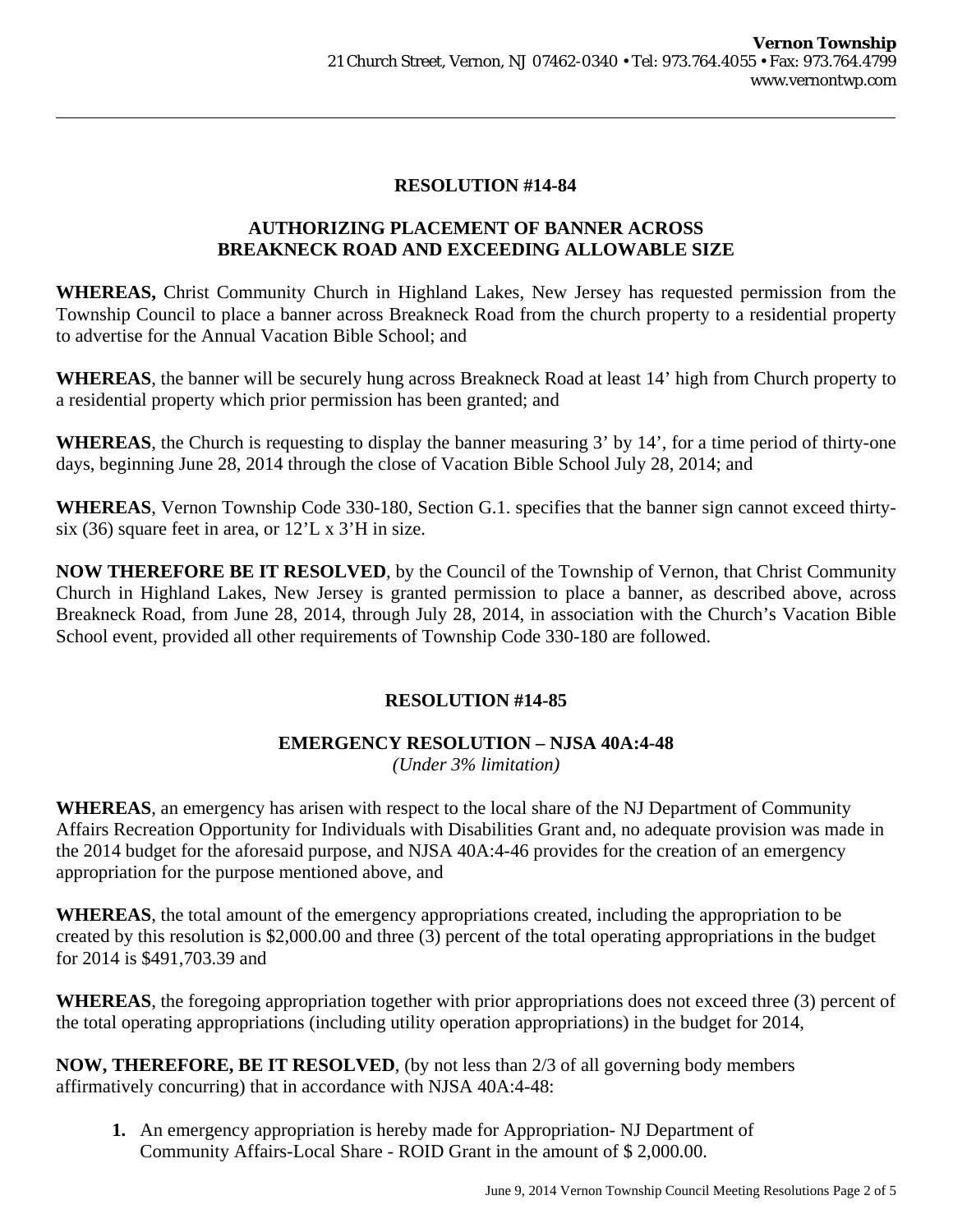- **2.** That said emergency appropriation shall be provided for in full in the 2015 budget.
- **3.** That the Chief Financial Officer has certified that the expenditures to be financed through this resolution are related to the aforementioned emergency.
- **4.** That two (2) certified copies of this resolution be filed with the Director of the Division of Local Government Services.

## **RESOLUTION #14-86**

#### **CHAPTER 159 RESOLUTION FY 2013 NJ DEPARTMENT OF COMMUNITY AFFAIRS RECREATION OPPORTUNITIES FOR INDIVIDUALS WITH DISABILITIES GRANT**

**WHEREAS,** N.J.S.A. 40A:4-87 provides that the Director of the Division of Local Government Services may approve the insertion of any special item of revenue in the budget of any county or municipality when such item shall have been made available by law and the amount thereof was not determined at the time of the adoption of the budget; and

**WHEREAS,** said Director may also approve the insertion of an item of appropriation for an equal amount; and

**WHEREAS,** the Township of Vernon has made application and obtained a grant from the New Jersey Department of Community Affairs for \$10,000.00 Federal Share with \$2,000.00 local share for a total contract of \$12,000.00 to provide recreational therapeutic horseback riding for persons with disabilities.

**NOW, THEREFORE, BE IT RESOLVED** that the Township Council of the Township of Vernon hereby requests the Director of the Division of Local Government Services to approve the insertion of an item of revenue in the budget of the year 2014 in the sum of \$12,000.00 which is now available as a revenue from the NJ Department of Community Affairs and the Township of Vernon.

**BE IT FURTHER RESOLVED** that a like sum of \$12,000.00 is hereby appropriated under the caption Recreation Opportunities for Individuals with Disabilities (ROID) Grant.

## **RESOLUTION #14-87**

## **RENEWAL OF LIQUOR LICENSES IN VERNON TOWNSHIP FOR THE 2014-2015 LICENSING TERM**

**WHEREAS,** all licenses to dispose alcoholic beverages must be renewed and reissued no later than July 1, 2014; and

**WHEREAS,** pursuant to N.J.S.A. 33:1-1 et. seq., the Vernon Township Police Department has made the necessary inspections and reported same to the Township Clerk; and

**WHEREAS,** all of the licenses have complied with all of the regulations as set forth by the Alcoholic Beverage Control Commission of the State of New Jersey;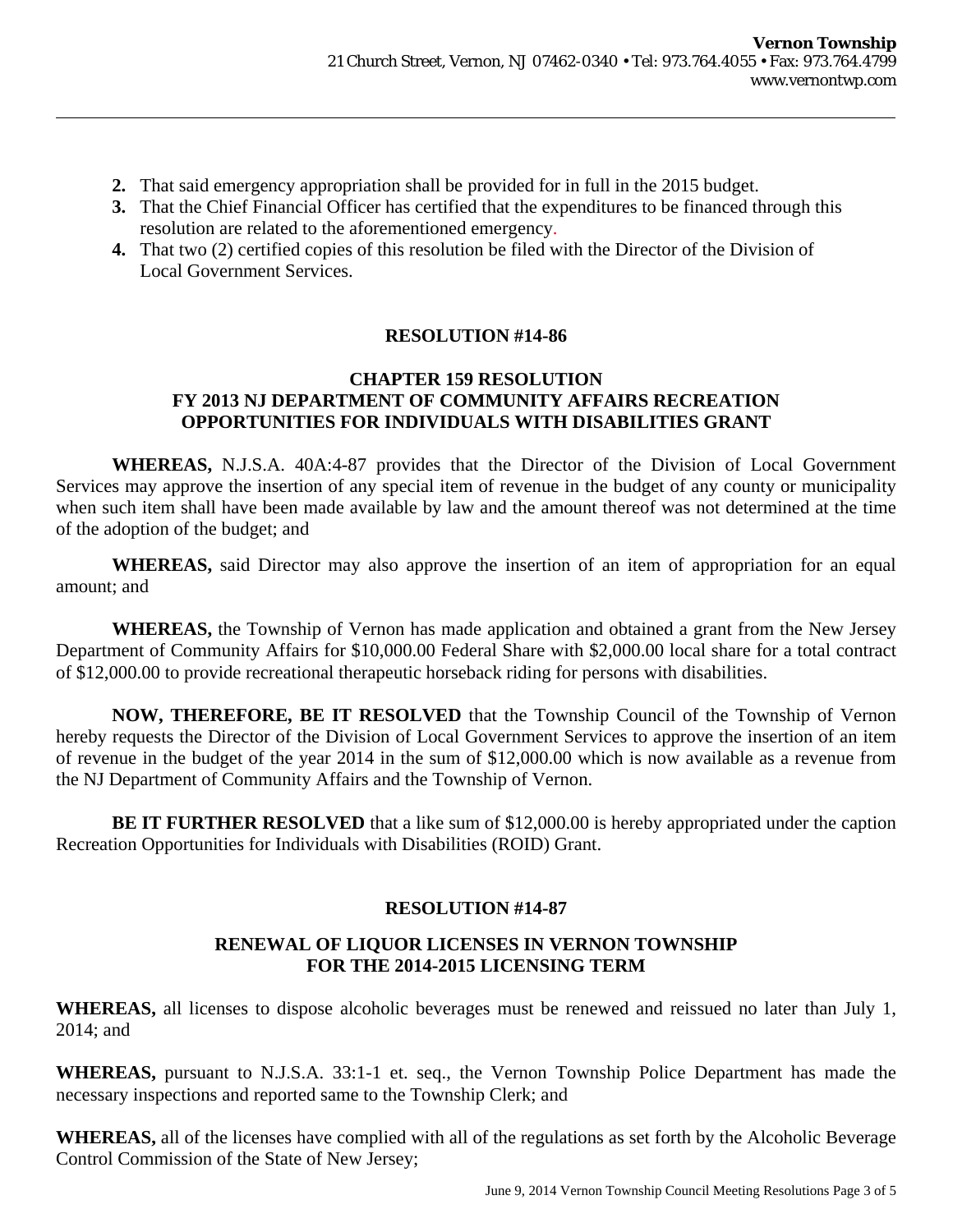**NOW, THEREFORE, BE IT RESOLVED** by the Township Council of the Township of Vernon that the following licenses shall be reissued for the 2014-2015 licensing period effective as of July 1, 2014.

| <b>CLUB LICENSE</b>                                           |                 |
|---------------------------------------------------------------|-----------------|
| Wallkill Valley VFW Memorial Post #8441                       | 1922-31-010-002 |
| <b>HOTEL EXCEPTION</b>                                        |                 |
| Appalachian Liquors Corp. (Vernon Valley Resort/Mtn Creek RE) | 1922-36-014-002 |
| Stone Hill Recreation Corp. (Mineral Resorts and Spa)         | 1922-36-011-001 |
| PLENARY RETAIL CONSUMPTION                                    |                 |
| Drew's Tavern, Inc. (Lamp Post Inn)                           | 1922-33-001-004 |
| Great Gorge Country Club Inc. (Golf course)                   | 1922-33-003-007 |
| HV Hospitality, LLC                                           | 1922-33-004-005 |
| FLME, Inc. (The George Inn)                                   | 1922-33-008-003 |
| JD Vernon Lodge & Inn, LLC (The Vernon Inn)                   | 1922-33-009-004 |
| Smokeys Glenwood Grill, LLC (Smokeys Brick Oven Tavern)       | 1922-33-013-003 |
| <b>LIMITED RETAIL DISTRIBUTION</b>                            |                 |
| LWS2 Inc. (Lake Wanda Store)                                  | 1922-43-005-003 |
| PLENARY RETAIL DISTRIBUTION                                   |                 |
| Highland General Store Inc.                                   | 1922-44-002-002 |
| Mac & Lindy's LLC (Mac & Lindy's Fine Wine & Spirits)         | 1922-44-012-001 |

## **RESOLUTION #14-88**

## **APPOINTING REGISTRAR OF VITAL STATISTICS**

**WHEREAS**, Vernon Township is required by law, pursuant to N.J.S.A. 26:8-11, to appoint a Registrar of Vital Statistics; and

**WHEREAS**, New Jersey statutes require and authorize the municipality to appoint such officials; and

**WHEREAS**, pursuant to N.J.S.A. 26:8-13, the term of office for a Municipal Clerk serving as Registrar shall be concurrent with the term of office of the Municipal Clerk.

**NOW THEREFORE, BE IT RESOLVED** by the Council of the Township of Vernon, County of Sussex, State of New Jersey, as follows:

 1. Lauren Kirkman shall be appointed as Registrar of Vital Statistics, effective immediately, pursuant to N.J.S.A. 26:8-13 for the term as prescribed therein, and provided Lauren Kirkman otherwise complies with the applicable educational requirements and license requirements applicable to such position; and

**BE IT FURTHER RESOLVED**, that a copy of this Resolution be filed with the State Registrar's office.